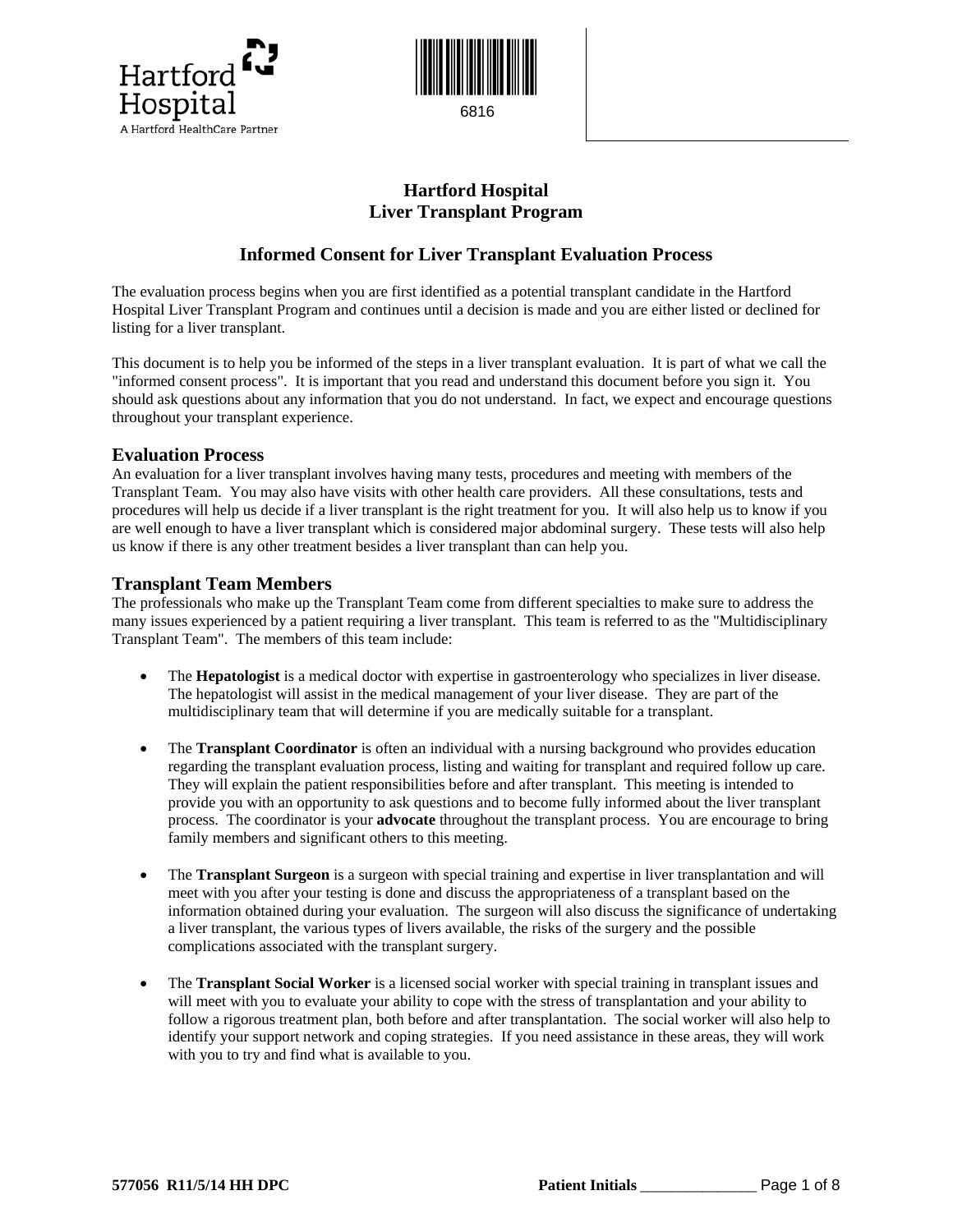



- The **Financial Coordinator** has special training in the financial issues associated with transplant and will discuss the costs associated with your transplant and with the medications you will require after transplant. They will be sure you understand your insurance coverage. It is important that you understand the costs that may not be covered by insurance. It is also very important that any changes in insurance coverage is reported to them immediately so that you do not risk being placed on a financial hold for transplant.
- A **Psychiatrist** is the physician who will conduct a more in-depth psychiatric evaluation and assessment if our social worker or other physician members of the Team feels this would be appropriate. Some patients with a history of drug or alcohol abuse may be required to participate in a formal rehabilitation program. All patients sign a Drug and Alcohol Contract prior to listing. Patients with recent substance abuse must meet abstinence requirements prior to and after transplant listing.
- The **Transplant Dietitian** has special expertise in the nutritional issues associated with liver disease and will perform a detailed nutritional assessment and provides nutrition education to patients. Most people with end stage liver disease have problems meeting their nutritional needs and maintaining muscle mass because of their illness.
- The **Transplant Pharmacist** has knowledge of the multiple medication requirements of transplant patients and will review all of your medications throughout the transplant process. They look for medication interactions and may suggest changes to maximize results or minimize side effects. They are also available to both patients and staff as a resource.
- Some patients may be referred to another specialty physician for consultation. For example, a nephrologist (kidney doctor), pulmonologist (lung doctor) or cardiologist (heart doctor). Even if you are seeing a local specialist in your community, unless they are on staff at Hartford Hospital, they would not be available to care for you during your admission. This is why we will often have you see one of our specialists who understand the unique needs of liver transplant patients and can follow you in the hospital. Be assured we will work with your community physicians to provide you with the best care possible.

Many different tests are done to determine if you are a suitable transplant recipient. Some of the following tests may be included in your evaluation process. Remember, other tests may need to be done on an as-needed basis depending on results of these tests.

- Blood tests help to determine the extent and/or cause of your liver disease. Other tests performed include; determining your blood type for organ matching and screening tests for immunity to or the presence of specific viruses, including HIV. Additional blood tests help us determine how well your other organs are functioning.
- A chest x-ray and pulmonary function tests will allow your physician analyze lung capacity and function.
- A urine test is used to screen for the presence of urinary tract diseases as well as drugs and alcohol in your system.
- An EKG, echocardiogram and nuclear stress test will show how well your heart muscle works, if you have high pressure in the lungs that can cause heart failure and if you have any abnormalities with your heart valves. This will assist your physicians in deciding if your heart is strong enough for transplant surgery.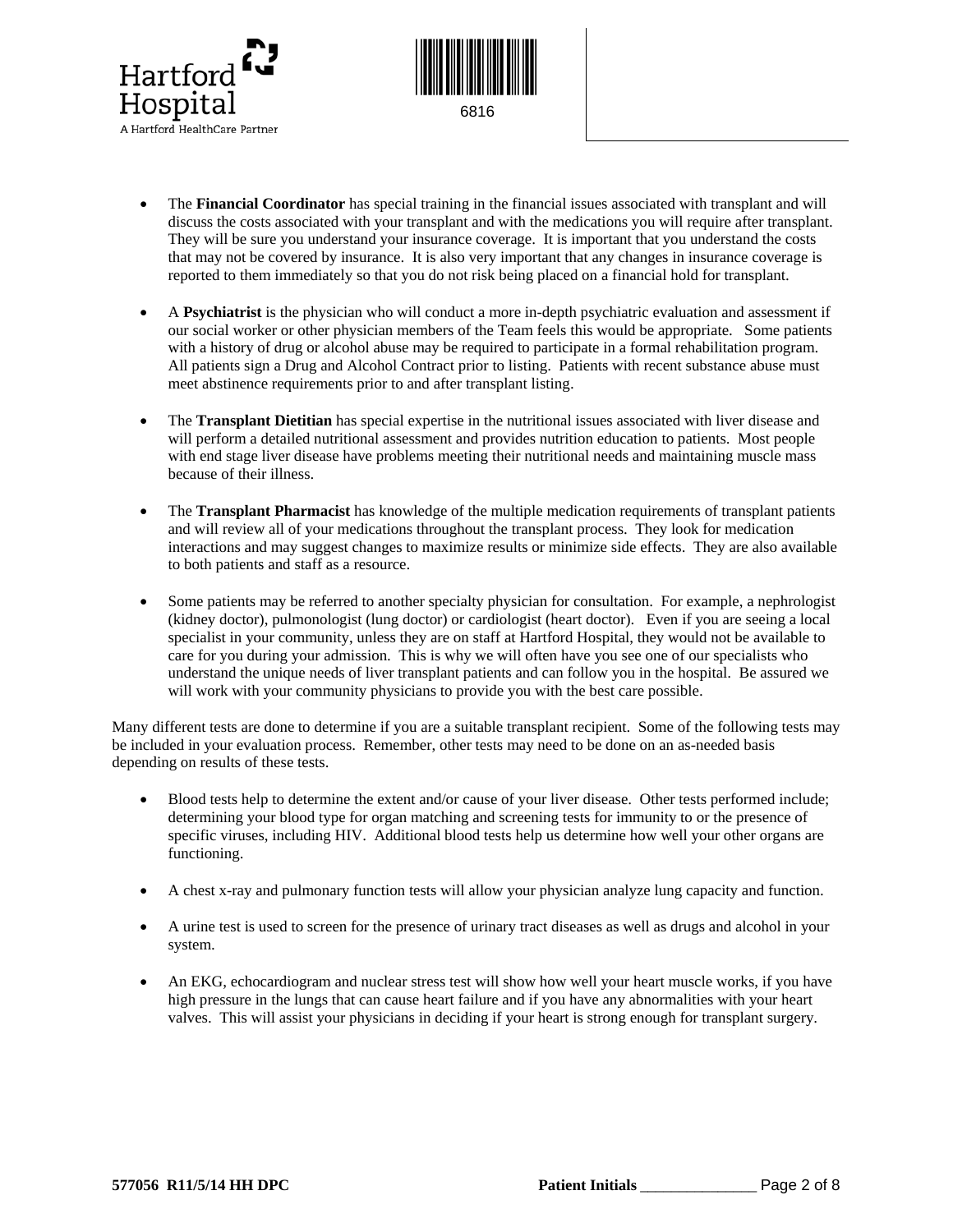



- A MRI, CT scan or ultrasound can help determine the extent of your liver disease, the presence of any tumors, and define the blood supply to your liver.
- A liver biopsy may be requested by your transplant team. During a liver biopsy a needle will be used to remove a tiny portion of your liver. This is an outpatient procedure. A microscopic examination of the tissue will provide information to your physicians regarding the cause and severity of your liver disease.
- After completing the evaluation process the members of the Multidisciplinary Transplant Team will meet to present your results and determine if you meet the Hartford Hospital selection criteria for placement on the United Network for Organ Sharing (UNOS) Liver Wait List. You will be notified of this decision in writing. Our inclusion and exclusion criteria are available in writing to all patients. At Hartford Hospital we review each person as in individual. Our criteria for placement on our list include:
	- Unacceptable quality of life (fatigue, itching, mental confusion, fluid in your abdomen which may become infected)
	- Portal hypertension (high pressure in the blood vessels in your abdomen that causes bleeding in your throat or rectum)
	- **Problems with liver function-delayed clotting, low blood protein levels**
	- Jaundice- yellowing of the skin and eyes caused by high bilirubin levels in your blood
	- Deterioration in your kidney function that is caused by your liver disease
	- **Muscle wasting and bone disease**
	- Repeated infections in the bile ducts in your liver
	- Some forms of liver cancer

In addition, the candidate must have the ability to pay for the transplant and post transplant medications, no evidence of significant, untreatable heart or lung disease, must be abstinent from alcohol or drugs for 6 months , when this is the primary cause of liver disease, must be cancer free, except for primary liver cancer/hepatocellular carcinoma (HCC) and certain skin cancers, must be free of systemic infection, and must show that there is sufficient social support to maintain the often difficult post transplant follow up.

### **Risks of Surgical Procedure and Allocation**

Liver transplantation is often a life-saving therapy; however, the potential benefits cannot result from surgery alone and are dependent upon your following the rigorous treatment plan prescribed by your physicians. You must be aware of the potential risks and complications outlined in this document that can result in serious complications and death. Your physicians cannot predict exactly how your body will respond to a liver transplant. Sometimes the condition that caused your underlying liver disease will affect your transplanted liver. The operation is complex and the risks are high. The success rate varies according to how sick the patient is prior to the transplant surgery with sicker patients having a lower chance of a successful outcome.

Livers are allocated according to the policy of United Network for Organ Sharing (UNOS). Livers are allocated according to how sick a patient is and not how long they have been on the wait list. Being put on the waiting list for a liver transplant does not guarantee the availability of a liver or receiving a transplant. You will be offered the opportunity to be considered for a type of donor liver called an ECD (extended criteria donor). This may improve your chances for transplantation and will be discussed in detail by the surgeon.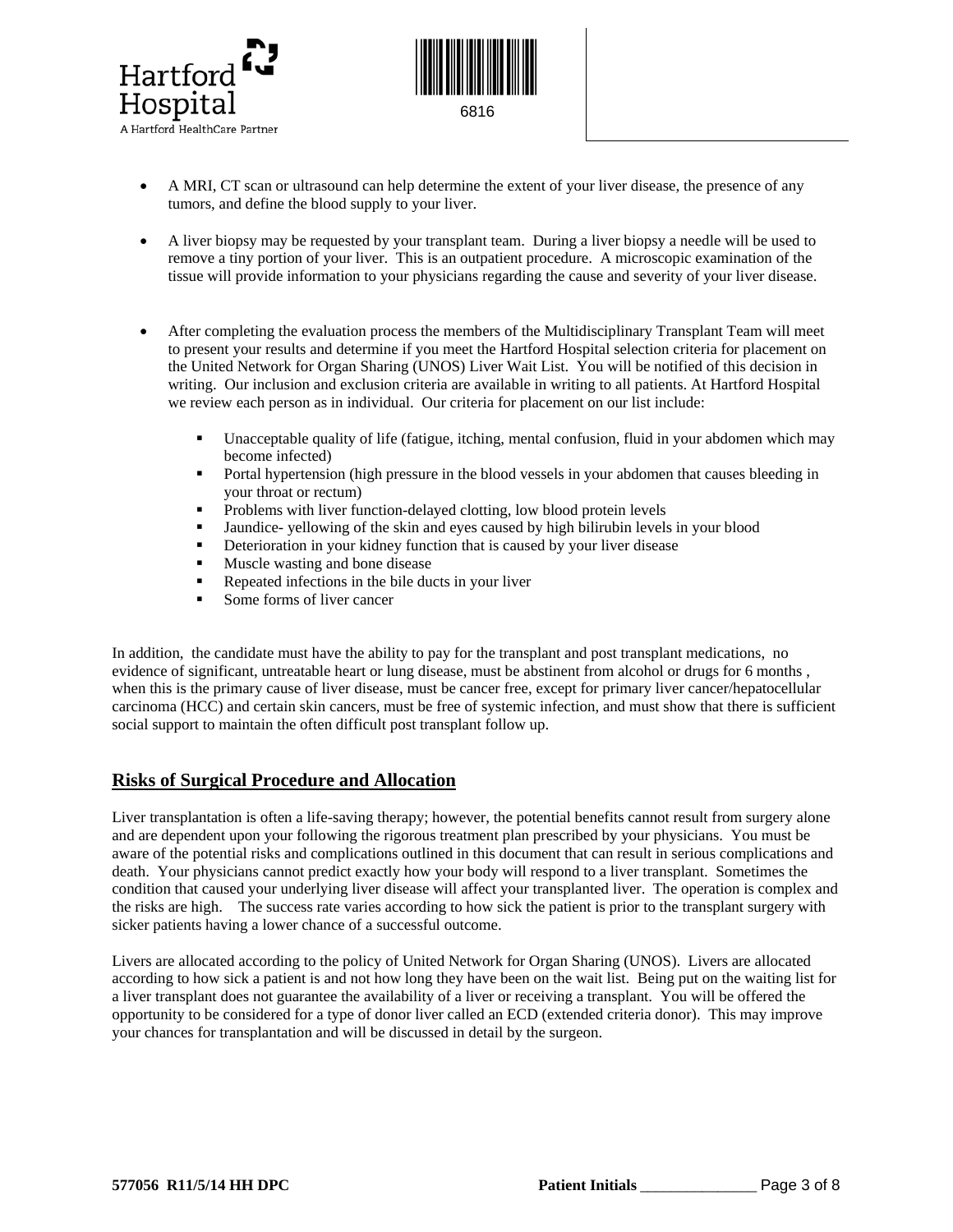



## **The Transplant Operation**

 When a donor organ becomes available, you will be called and you must come to the hospital right away. If the organ is considered an ECD organ your surgeon will review the details of this particular organ with you at this time and assist you in making your decision. At this point your surgeon has a clear picture of the cumulative risks associated with this particular organ versus the risk of waiting for the next available donor and can base their specific recommendations on this information. You always have the option to decline a specific ECD organ even if you have consented to consider them.

During the transplant surgery you will be put under general anesthesia, which means you will be given medications to put you to sleep, block pain and paralyze parts of your body. You will also be placed on a machine to help you breathe. The anesthesiologist will talk with you in more detail about the risks of anesthesia. The transplant surgeon will make an incision in your abdomen. Through this incision your liver and gallbladder will be removed and a donated liver graft (without a gallbladder) will be placed into your abdomen.

During the surgery you may be placed on venous bypass. If this is required, your surgeon will make an incision in your underarm or neck and groin for the placement of intravenous tubes. These tubes will be connected to a machine that will allow your blood to bypass your liver during surgery. The transplant surgeons will decide if this machine will be used based upon your condition.

Drains will be put into your body to allow fluids to be removed and to help you heal. Special mechanical boots or sleeves around your legs will be used to keep blood flowing through your legs to try to prevent dangerous blood clots. You will be in the operating room approximately 4-12 hours.

### **Post-Surgical Care and Recovery**

After the surgery you will be taken to the intensive care unit where you will be closely monitored. You will be on a machine to help you breathe and you will have many tubes and drains in place. Intermittent pressure boots or sleeves around your legs will be used to prevent blood clots.

Immediately following the surgery, you will experience pain. This will be carefully monitored and controlled. The goal of pain control is to keep you as comfortable as possible so you can move, take deep breaths and begin the recovery process.

When your medical condition has stabilized you will be transferred to the transplant floor. Your length of stay in the hospital will depend on the rate of your recovery. You will remain in the hospital as long as your physicians feel hospitalization is necessary. Most patients stay in the hospital for a period of 7 to 14 days. The hospitalization time varies depending on the severity of your illness prior to transplant or complications after surgery. You may benefit from a stay at the rehabilitation unit for additional physical therapy to regain your strength and level of function prior to discharge home.

After you leave the hospital you will still be recovering. For the first 4-6 weeks you will have some restrictions on your daily activities. During the recovery period the transplant team will closely monitor your progress. You will require life-long follow up and must make yourself available for examinations, laboratory tests and scans of your abdomen to see how well your transplanted liver is working. Biopsies may be done routinely and as needed to diagnose possible complications including rejection or recurrent liver disease.

The Transplant Team will see you regularly for three to six months post transplant. Every effort is made to transition your routine medical care to your primary care physician. However, you will be followed in the Transplant Clinic for life. For most patients this involves frequent lab work (usually monthly for life) and a yearly clinic visit. Patients who develop complications may need to be seen more often by the Transplant Team.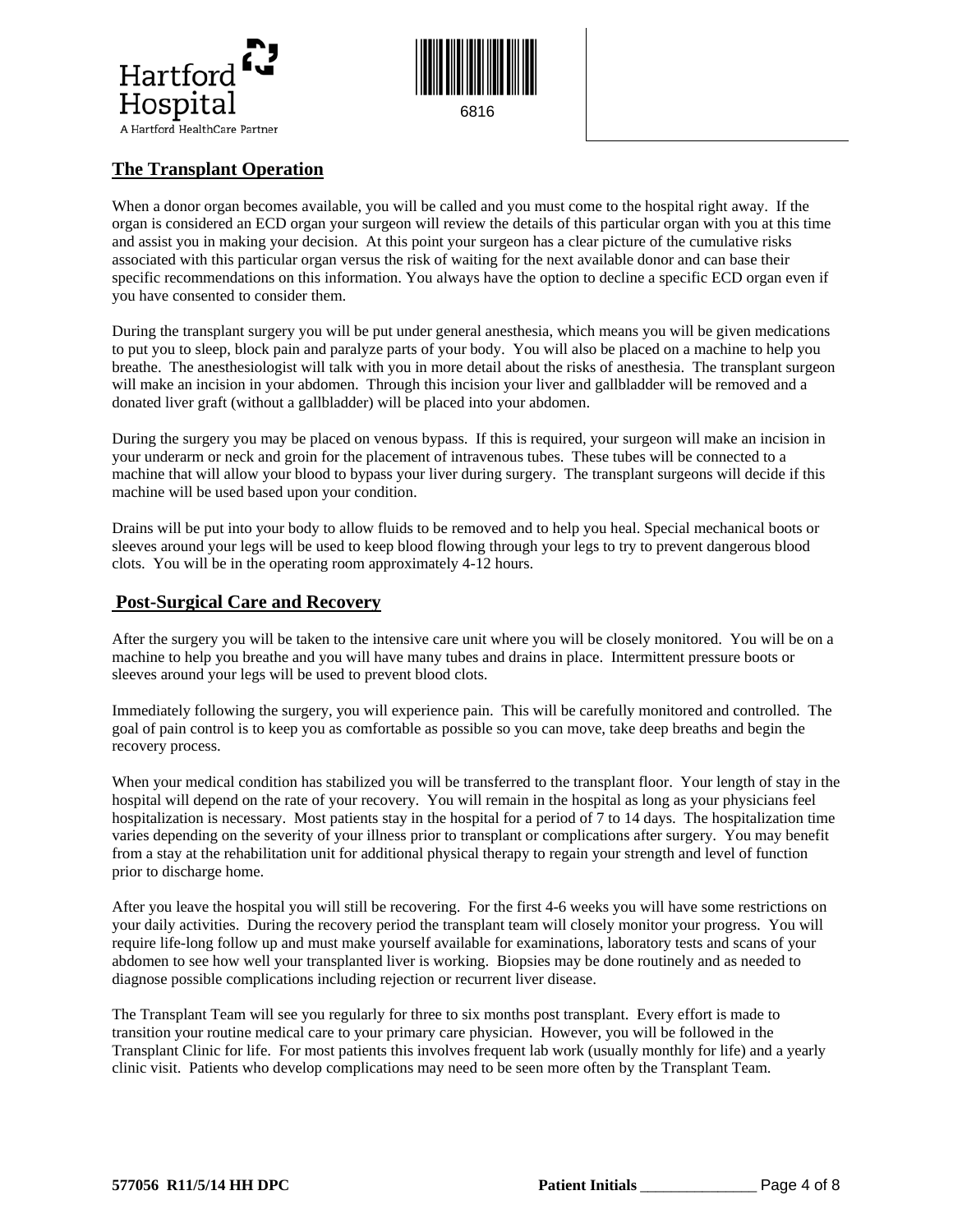



### **Alternative Treatments**

Alternative treatment therapies may be available for your medical condition. Please feel free to discuss your condition and any possible alternative therapies with your Transplant Team.

#### **Potential Medical and Surgical Risks and Complications**

There are inherent risks in all surgeries, especially surgeries conducted under general anesthesia. Many complications are minor and do not require additional treatment. In some cases, the complications are serious enough to require additional surgery or medical procedure but severe complications can result in prolonged coma or even death.

Bleeding during or after surgery may require blood transfusions or blood products that can contain bacteria and viruses that can cause infection. Although rare, these infections include, but are not limited to, the Human Immunodeficiency Virus (HIV), Hepatitis B Virus (HBV), and Hepatitis C Virus (HCV).

There may be a delay in the function of your transplanted liver. Such a delay may increase the length of your hospital stay and increase the risk of other complications. There is a possibility that the transplanted liver will not function. When this occurs a second transplant is needed and you will be placed on the UNOS waitlist in the highest priority category allowed. If a second liver does not become available death may occur. The chance of primary non-function (liver not working right after surgery) is about 3%. Re-transplantation is required emergently for cases of primary non-function.

Hepatic artery thrombosis occurs in a small percentage of liver transplants. This is a clot that develops in one of the major blood vessels going to your liver. Hepatic artery thrombosis can cause liver failure, liver abscesses and/or biliary strictures. Most patients that develop hepatic artery thrombosis will require a second operation; some will require re-transplantation.

Some patients experience biliary complications such as leaks and strictures (narrowing). Most bile leaks get better without the need for surgery. Occasionally, a bile drain called a t-tube is placed through the skin to aid in the healing process. In some cases surgery is necessary to correct the bile leak. Liver transplant patients can have both short and long term problems with biliary strictures. A biliary stricture is a narrowing of the ducts transporting bile. Some of the strictures can be repaired by non-surgical means such as dilation and insertion of a stent that is changed on a regular basis until the problem resolves. Occasionally, the surgeon will have to do a surgical procedure to correct the stricture.

Some liver diseases can return after transplant. Diseases that may recur include autoimmune disease, hepatocellular carcinoma (HCC), and hepatitis B and C. For certain diseases, such as hepatitis C, recurrence is universal. In certain cases, we may recommend that you consider a donor who had a history of hepatitis B or C. We generally offer these livers to recipients who already have a diagnosis of hepatitis B or C or are so ill they cannot wait for another donor organ. Sometimes a second transplant may be indicated. Unfortunately repeat transplants have a lower chance for success and not all patients are appropriate candidates for a second transplant.

There are other risks associated with transplantation. Infections from bacteria, viruses, or fungi, acute rejection, side-effects from drugs that suppress the immune system are all possible complications. Side-effects from immunesuppressing drugs include, but are not limited to: kidney problems, gastrointestinal complaints, blood count abnormalities, neurologic toxicity, high blood pressure, weight gain, higher risk of infection, diabetes, and others. There may be a need for repeated liver biopsies, surgeries, and other procedures, or a prolonged intensive care unit or hospital stay after a liver transplant.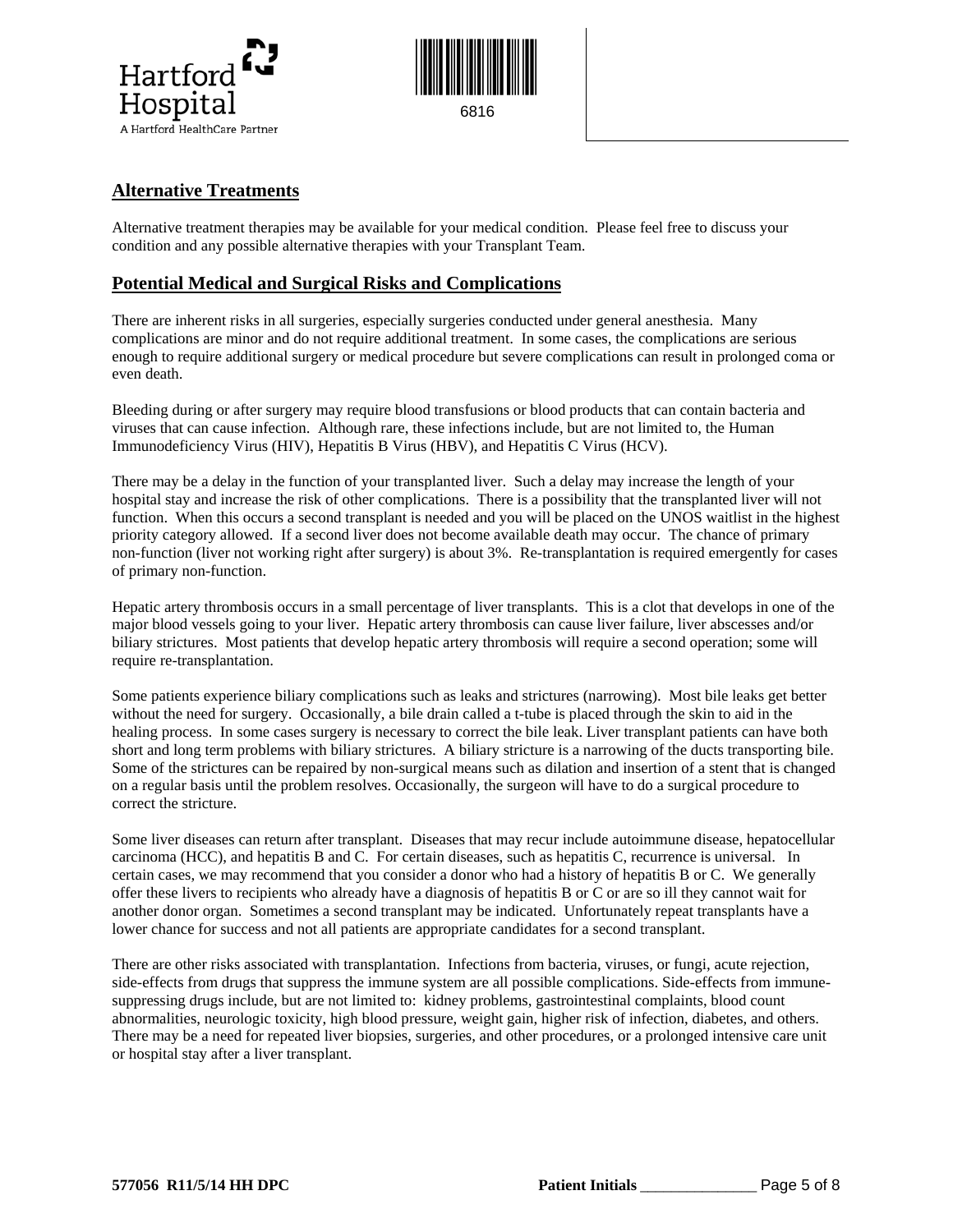



Transplant recipients have a slight increase in the risk of certain kinds of cancer (including skin cancer and posttransplant lymphoproliferative diseases or lymphoma) because of the immune suppressing medications you will take to prevent rejection.

Rejection can occur following liver transplantation. It occurs when your body sees your new liver as foreign (not a part of your body) and tries to attack it. Your body will then try to attack and destroy the new liver. You will take medication for the rest of your life to prevent rejection from happening. Although you are taking anti-rejection medication, it can still occur. There are two types of rejection. They are acute rejection and chronic rejection. Acute rejection usually happens in the first 3 to 6 months after your transplant but can occur at any time. It is usually is diagnosed by a liver biopsy and treated with increased doses of your anti-rejection medicines. If needed you may also be treated with stronger intravenous medications. If acute rejection responds to treatment it usually does not do permanent damage or scarring in the transplanted liver. Chronic rejection occurs over time. It causes scarring of the liver that is not reversible. The causes of acute and chronic rejection are not totally understood but it may be caused by not taking the correct doses of your anti-rejection medicines or from missing doses over time. It is very important that you take your anti-rejection medicine as directed. If you have difficulty affording your medications-you should discuss this with the Transplant Team right away.

### **Psychosocial risks**

This can be a very stressful time for you and your family. Possible psychosocial risks may include, but are not limited to, depression, generalized anxiety, post traumatic stress disorder, feelings of guilt and anxiety related to loss of control, dependence on others and suicidal thoughts. Our social workers and others will be available for support should you or your family need help with any of these feelings.

#### **Miscellaneous risks**

Despite the use of compression boots, blood clots may occasionally develop in the legs and can break free and occasionally move through the heart to the lungs. In the lungs, they can cause serious interference with breathing, which can lead to death. Blood clots are treated with blood-thinning drugs that may need to be taken for an extended period of time or a filter that is placed in a large blood vessel leading to your lungs.

The risk of infection is higher for transplant recipients than other surgical patients because the treatments needed to prevent organ rejection make the body less capable of fighting infection. Also, liver disease itself decreases the body's ability to fight infection. The abdominal incision for the liver transplant and any incision needed for the liver bypass machine (neck, underarm, and groin) are potential sites for infection. Infections in the sites where tubes are placed in your body (tubes to help you breathe, tubes in your veins to provide fluids, nutrition and to monitor important body functions) can cause pneumonia, blood infections and local infections.

In rare cases, nerve damage may occur. This can happen from direct contact within the abdomen or from pressure or positioning of the arms, lets or back during the surgery. Nerve damage can cause numbness, weakness, paralysis and/or pain. In most cases these symptoms are temporary, but in rare cases they can last for extended periods or even become permanent.

Other possible complications related to any abdominal surgery include:injury to structures in the abdomen, pressure sores on the skin due to positioning, burns caused by the use of electrical equipment during surgery, damage to arteries and veins, pneumonia, heart attack, irregular heart beat, stroke, permanent scarring at the site of the abdominal incision, multiple organ failure and even death.

If you are a woman of childbearing age, It is important to understand that pregnancy before and after a liver transplant can endanger both your life and health as well as and that of your fetus. Although pregnancy after liver transplant has been successful, it is not recommended during the first year after transplant. Pregnancy may injure your new liver and even cause it to fail. Prior to becoming pregnant, you should inform the Transplant Team of your plans and discuss the risks and benefits.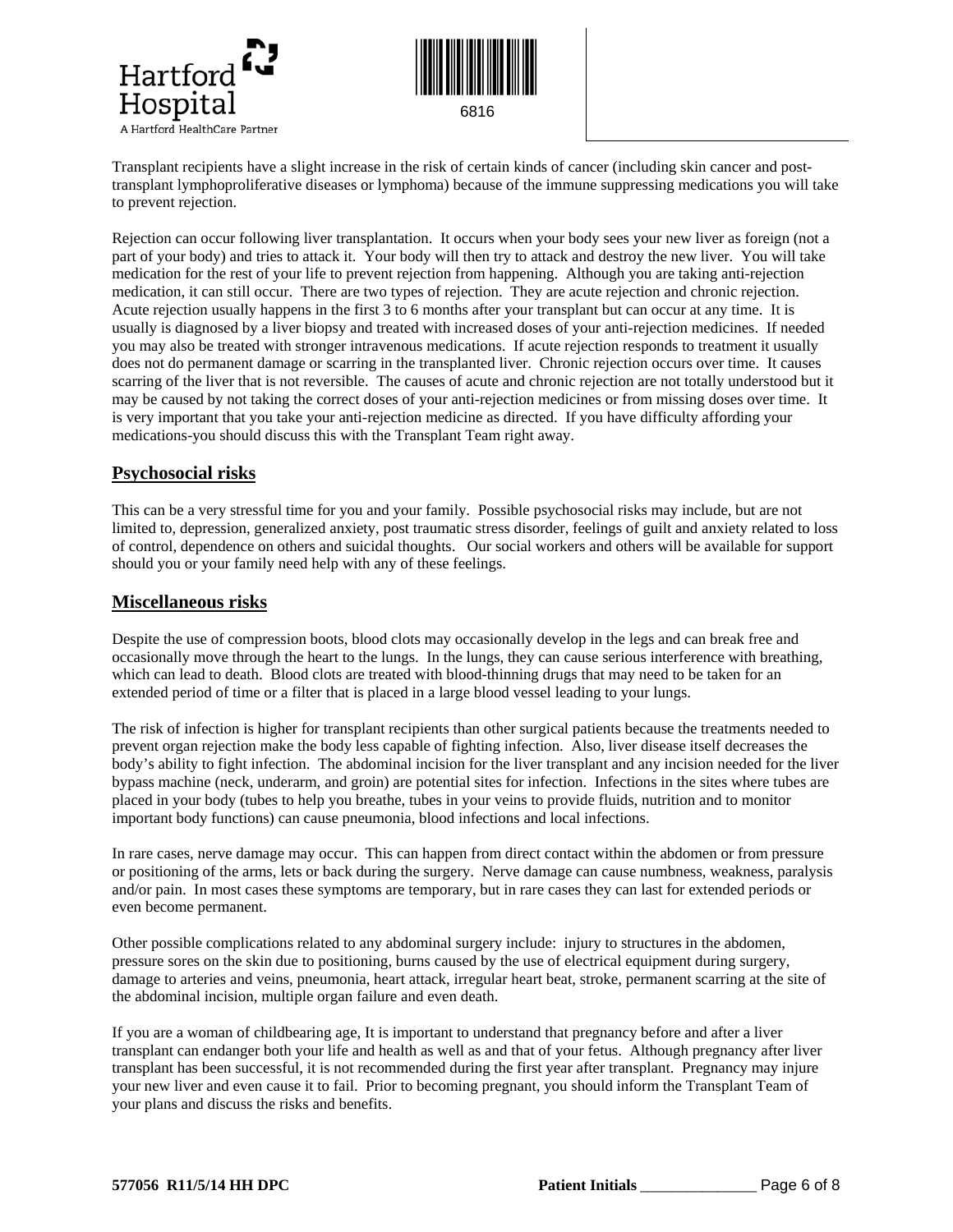



### **National and Transplant Center-Specific Outcomes for Adult Liver transplantation:**

**I have been informed and have received information about national and Hartford Hospital transplant center specific outcomes related to liver transplantation.** 

### **Notification of Medicare Outcome Requirements Not Being Met By Center:**

**Specific outcome requirements need to be met by transplant centers and we are required to notify you if we**   $\bf d$ o  $\bf n$ ot meet those requirements. Currently, the Hartford Hospital Adult Liver Transplant Program  $\bf \Box$  meets all requirements for transplant centers  $\Box$  does not meet the following requirements **\_\_\_\_\_\_\_\_\_\_\_\_\_\_\_\_\_\_\_\_\_\_.** 

**If you have your transplant at a facility that is not approved by Medicare for transplantation, your ability to have your immunosuppressive drugs paid for under Medicare Part B could be affected.** 

### **Organ Donor Risk Factors**

You should be aware that all donors are screened for communicable diseases or problems, such as cancer, that may affect the liver and your health. There is no guarantee as that all contagious diseases or problems have been detected. There may be unforeseen factors including undetected cancer or undetectable infectious disease that may affect the success of your transplant or your health. These include; HIV, Hepatitis B virus, Hepatitis C virus, malaria or other bacterial, viral or fungal infections. There are other factors related to the specific organ donor, such as the donor's history, the donor's age and condition of the donated organ that can affect the success of the transplant and your health. The surgeon will discuss the specific donor risk factors with you in detail as part of your decision to consent to the transplant surgery.

#### **Right to refuse transplant**

You always have the option not to undergo transplantation and can choose to be removed from the list. If you choose not to have a transplant, your option is to continue with medical management. Keep in mind there is no guarantee that another organ will become available to you. If you do not undergo the transplant surgery, your condition is likely to worsen and limit your life expectancy. If the Transplant Team is concerned about the reason you declined a particular organ, you will need to come in and meet with them to discuss this.

### **Life and Health Insurance**

It is very important that you notify the Transplant Team immediately of any insurance changes so that the Financial Coordinators can verify my benefits and coverage. Failure to do this can result in lack of payment for your transplant and/or medications.

After you have a liver transplant, health insurance companies may consider you to have a pre-existing condition and refuse payment for medical care, treatments or procedures. After the surgery, your health insurance and life insurance premiums may increase and remain higher. In the future, insurance companies could refuse to insure you.

#### **Patient Relations**

.

The patient relations department provides information to patients and their families about services at Hartford Hospital. They help patients and their families interpret hospital policies and procedures, provide a formal mechanism for the investigation, resolution and recording of patient complaints and assure the observation of patient's rights, and handle certain special requests. You can reach the Patient Relations office at Hartford Hospital at (860) 545-1400.

**577056 R11/5/14 HH DPC Patient Initials** *\_\_\_\_\_\_\_\_\_\_\_\_\_\_\_*  Page 7 of 8